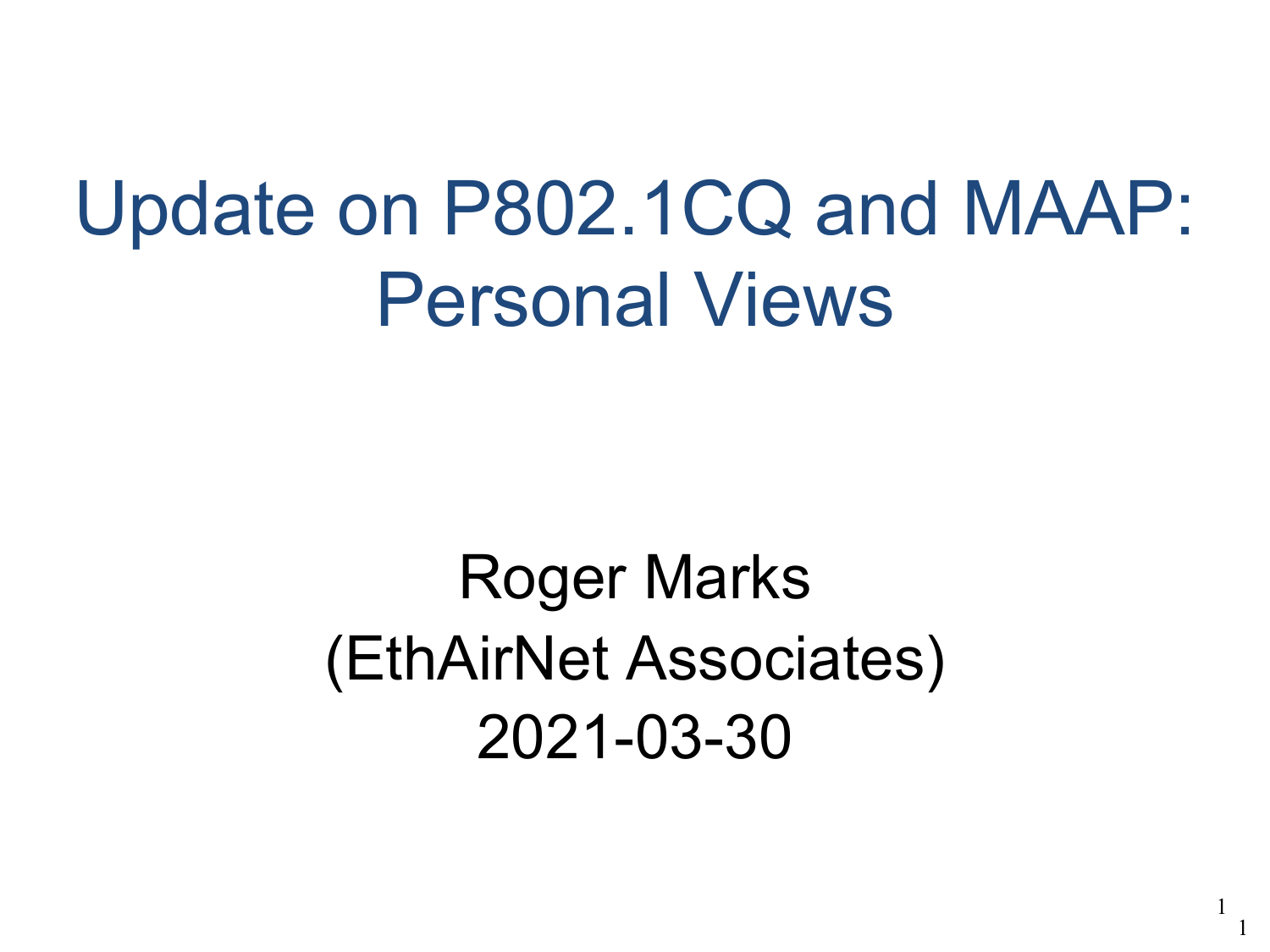## P802.1CQ Status

- Most recent update provided to 1722 WG: 2020-10-20
	- https://grouper.ieee.org/groups/1722/contributions/2020/1722-Marks-P8021
	- [after Task Group ballot comment resolution](https://www.ieee802.org/1/files/public/docs2021/cq-marks-BARC-0321-v00.pdf)
- That contribution said:
	- *PROBEv2 is heard by legacy MAAP devices* ⁃ *can defend with DEFENDv1*
		- *also heard by server; responds with offer*
- It's taken since then to figure out an architecture.
	- Block Address Registration and Claiming (BARC)
	- https://www.ieee802.org/1/files/public/docs2021/cq-marks-BARC-03
- Next step: preparing a new draft.
	- will be time-consuming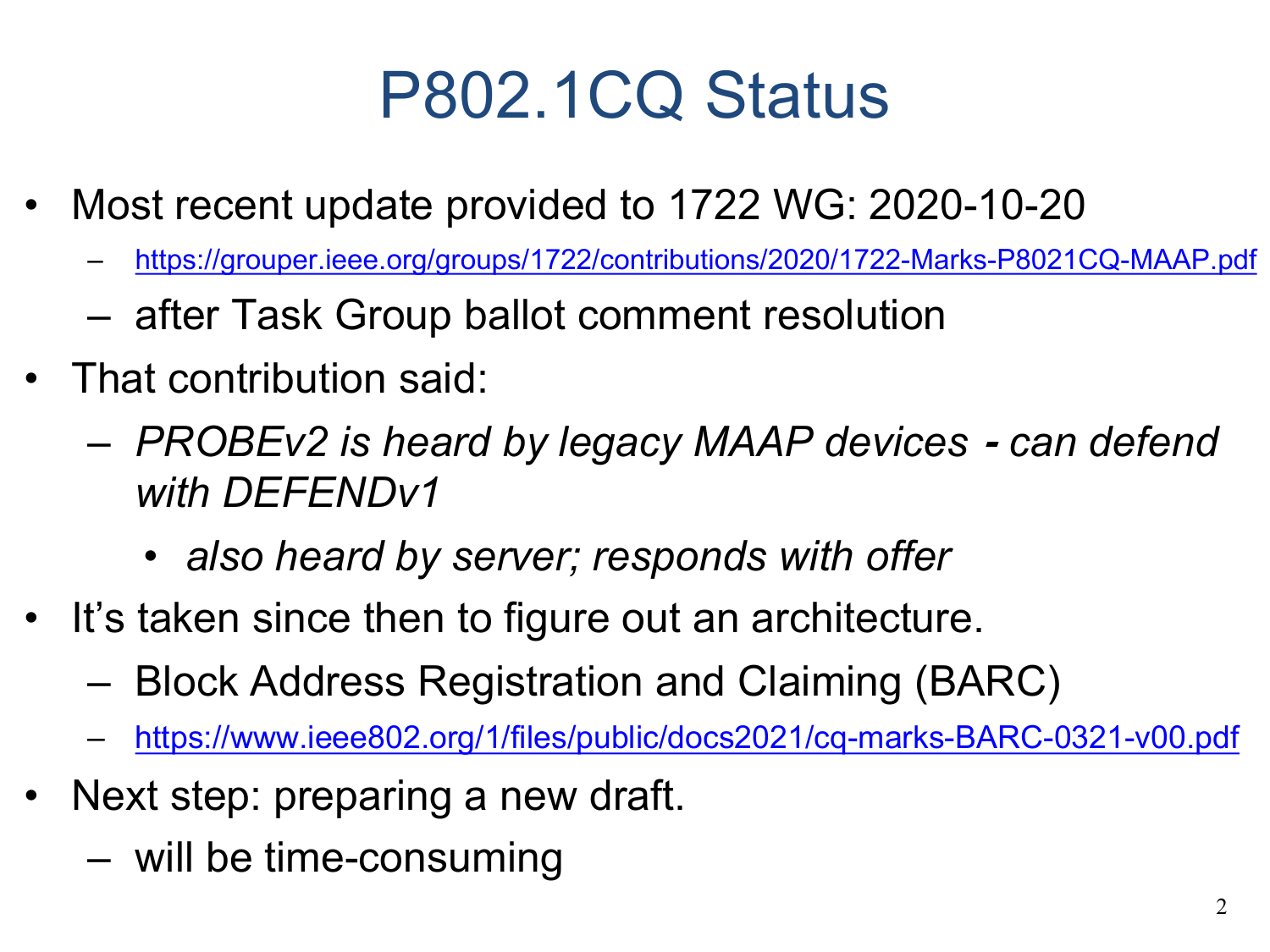#### MAAP relationship with BARC

- Slides 11-12 (cq-marks-BARC-0321) explain that Address Registration and Claiming (ARC) supports both:
	- –address blocks (ABs), identified by Address Block Identifiers (ABIs)
		- Include local multicast and unicast addresses
	- –address ranges (ARs), assigned by MAAP, excluding addresses in blocks specified by BARC ABIs
- Slide 12 shows an AR State Machine interacting with the MAAP State Machine. When it's time to add an AR, the AR State Machine tells MAAP to add that AR. Whenever the MAAP State Machine changes state, the AR State Machine follows. This lets MAAP do whatever MAAP wants to do.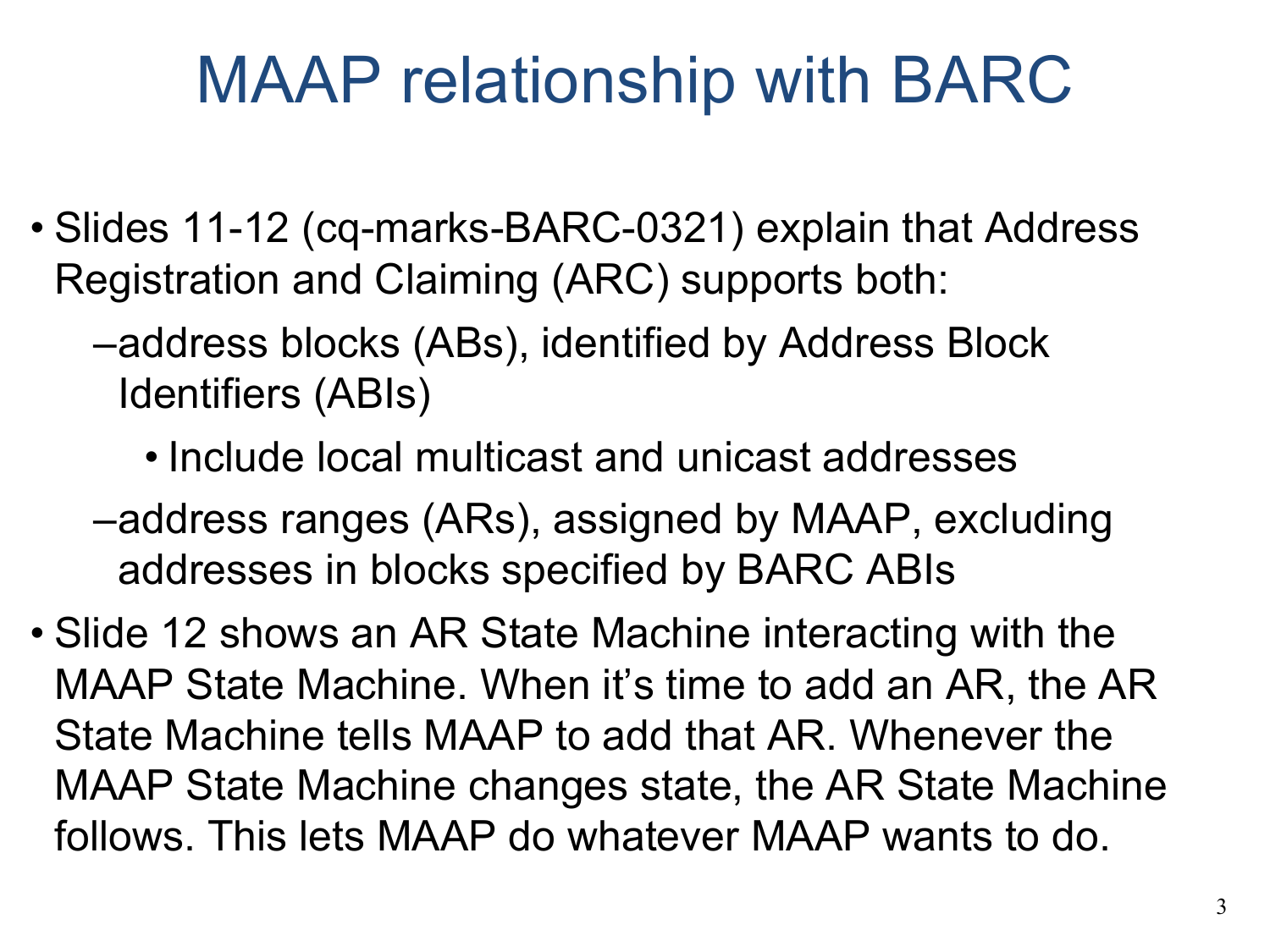#### New Claimant and Registrant

- The new Claimant talks to MAAP using the existing MAAP protocol, with one exception: the Probe (message\_type=1) uses maap version=2 instead of 1. This is backward compatible. A legacy device does not care if maap\_version>1, because:
	- –*All MAAP AVTPDUs received that contain a higher version number and a message type that is defined in the implemented version of MAAP shall be interpreted using the implemented version of MAAP, ignoring all unknown fields. This requires that future versions of MAAP maintain compatibility with the message types implemented in all previous versions of MAAP. (IEEE Std 1722)*
- The new Registrant will respond to such a Probe/v2 by sending an Offer of an Address Block. (This offer won't go to legacy devices since they used Probe/v1; see Slide 18.) The Claimant receiving the Offer has the option to accept the Address Block, independent of whether it claims the MAAP Address Range; see Slide 19, which provides the full detail. A Claimant that ignores the Offer is just doing legacy MAAP.  $\frac{4}{4}$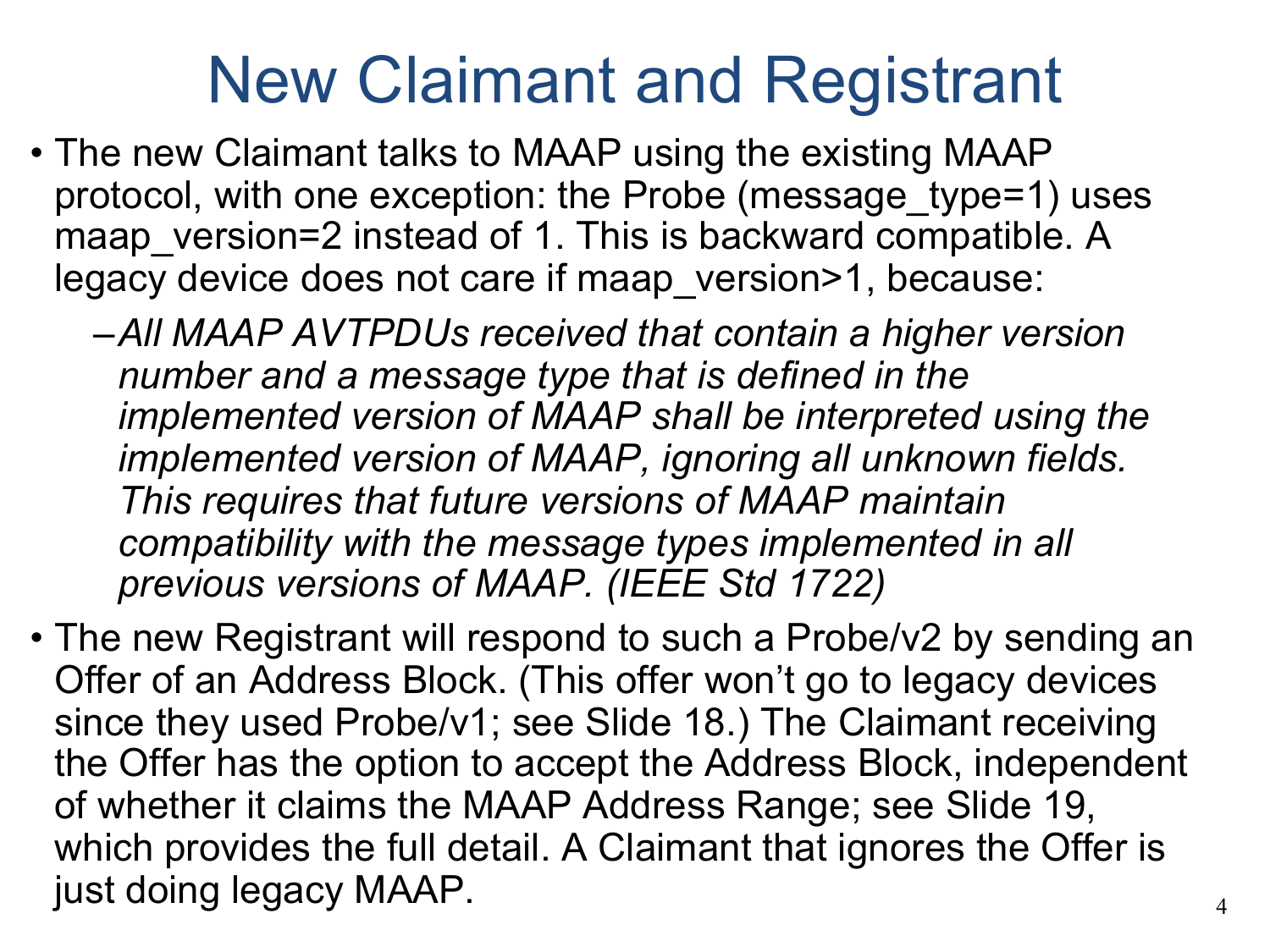### BARCPDU Format

- •MAAP AVTPDU format is unchanged.
- •The slides do not detail the BARCPDU format. The BARCPDU format can be completely different from the AVTPDU format, or it can be almost identical.
- •Slide 13 says that the BARCPDU Ethertype could be the 1722 Ethertype; if so, the subtype would be "per 1722 WG".

–would be dependent on sub-assignment, as previously discussed